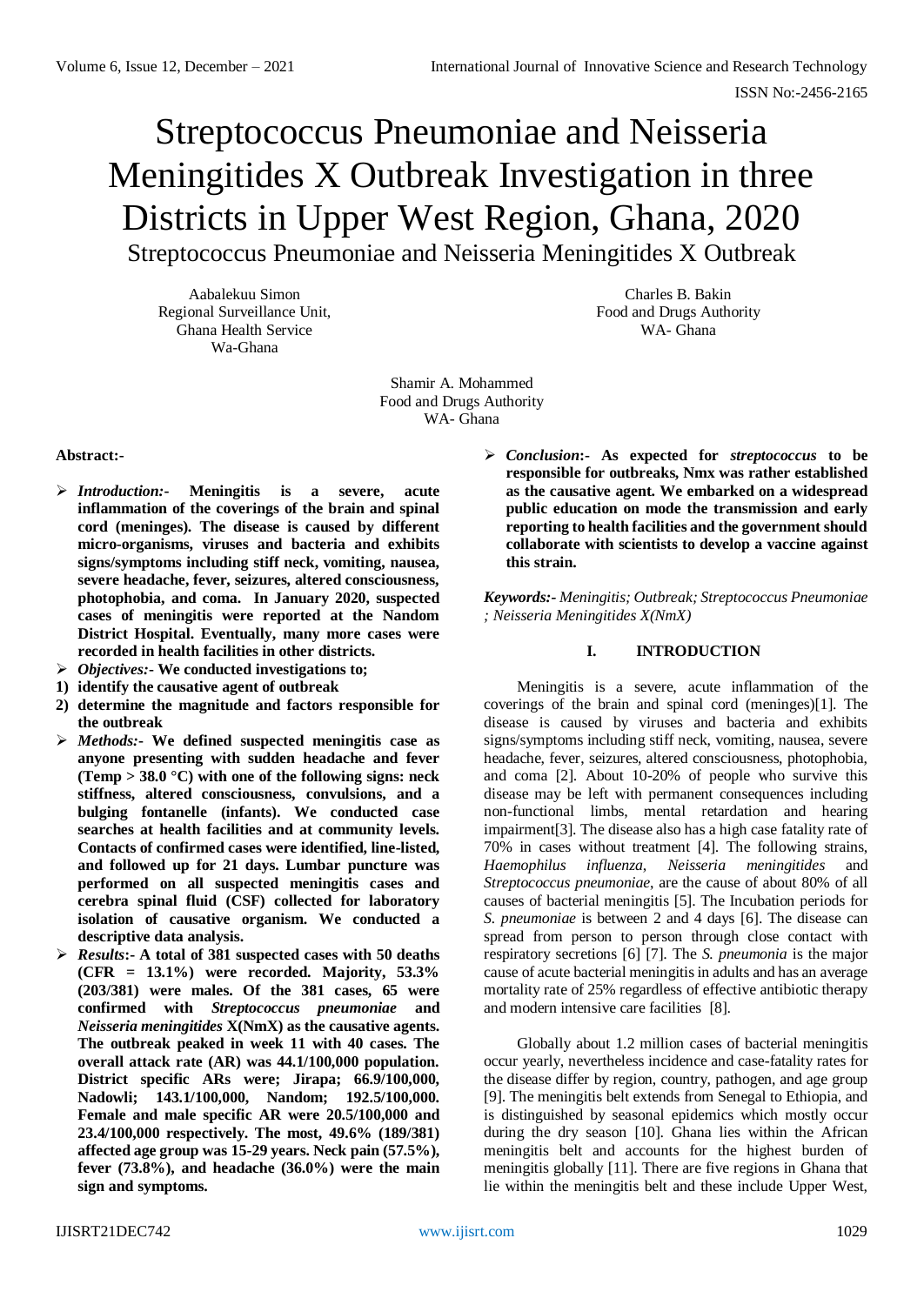Upper East, The Northern, Volta Region and the Northern parts of Brong Ahafo.

Certain environmental factors including rainfall patterns and climate change, dust and low absolute humidity are identified as risk factors for the spread of bacterial meningitis [13]. According to WHO, travel and migration are recognized to enable the spread of bacteria that cause meningitis [9]. Between 2010 and 2015. Ghana recorded Over 3000 meningitis cases and 400 deaths [14] . The Neisseria meningitides (Nm) is accountable for more than 95% of Ghana' meningitis burden [15]. Nonetheless, fewer outbreaks of Streptococcus meningitis have been reported in Ghana in recent times [16]. The last outbreaks of meningitis in Ghana were recorded in Northern Ghana [17] and Brong Ahafo Regions in 2016 [4]. *S. Pneumoniae* is responsible for about 70% of current meningitis epidemics in Ghana [18].

The Nandom district director of Health Services in the 2<sup>nd</sup> week of January 2020 was alerted of a suspected meningitis outbreak. Two persons from Domangue, a Community in the Nandom district presented to the Nandom hospital with symptoms of fever (one with altered consciousness and the other with kenigs signs positive). The case presented with altered consciousness died a few days after admission at the hospital. Eventually, many other people across neighbouring districts presented similar symptoms at other facilities. The Regional Public Health unit upon receiving reports, suspected an outbreak of meningitis and constituted a team to investigate.

# **II. OBJECTIVES**

We conducted this study to identify;

1) the causative agent of the outbreak

2) Determine the magnitude and factors associated with the spread of the disease and to suggest appropriate control and preventive measures.

## **III. METHODS AND MATERIALS**

**Place of Study**: The outbreak was investigated in the three affected districts i.e Nandom, Jirapa and Nadowli/Kaleo districts in the Upper West Region of Ghana.

**Study Design**: We conducted case search at health facilities and communities in affected areas

**Duration of Study**: January 2020- June 2020

**Method of Study**: The study participants included all persons' resident in the Upper West Region who were confirmed as having meningitis or was epidemiologically linked to a confirmed case of meningitis and were line-listed (collection of data in rows and columns). We retrieved and reviewed data on the line list available. The disease control officers and other relevant health officials were trained on data collection methods. We reviewed medical records at seven hospitals and fourteen health centers in the affected districts. We also conducted active case searches at the communities and followed them up for 21 days. We abstracted data on age, sex, address, date of onset of symptoms, date of presenting at the facility, clinical signs and symptoms, type of test done and final classifications.

Statistical Methods: The data obtained was entered and analyzed using Epi info version 7.0. We performed descriptive analysis of the data of the outbreak by person, place and time. We conducted univariate data analysis and the results were presented as frequencies and rates. We computed the median age (with range), incidence rate by age group and sex, drew an epidemic curve and constructed a spot map to illustrate the spread of the disease in the various districts.

Threshold Determination: Reporting of meningitis cases in Ghana is performed using the standard clinical case definition of acute bacterial meningitis. The reporting is done independent of laboratory confirmation. Meningitis is declared as an epidemic in a district when the incidence of cases exceeds 10 cases per 100,000 populations per week (epidemic threshold) and when a laboratory confirmation is obtained after recording several cases.

### **IV. RESULTS**

A total of three hundred and eighty-one (381) meningitis cases were reported between January 2020 and June 2020. Majority of the cases 53.3% (203/381) were males (Table 1). The median age of cases was  $14$  years (range,  $3$  weeks  $-100$ ) years). The overall attack rate (AR) was 44.1/100,000 population with a case fatality of 13.1 (50/381). A high proportion of cases 39.9% (152/381) were recorded within the age group of 1-10 years (Fig 2). Males were affected more within this age group (53.2%, 81/152). Female and malespecific ARs were 20.5/100,000 and 23.4/100,000 respectively. Out of the 381 cases, a small proportion of 12.6% (48/381) were vaccinated with the pneumococcal vaccine (PCV).



Fig. 1 Age group and sex distribution of meningitis case, UWR, 2020

Out of the eleven districts/municipalities in the region, seven reported cases. Three of the districts reported the highest number of cases. These included; Nadowli/ Kaleo 24.1% (92/381), Nandom district 20.4% (78/381) and Jirapa Municipality 18.1% (69/381 (Fig. 3). The attack rates were high in Nandom 192.5, Nadowli 143.1, Jirapa 66.9 per 100,000 populations. Others include Lambussie district 42.9, Wa Municipality 24.2, Wa West 23.9 and Sissala East 8.6 per 100,000 populations (Fig. 4).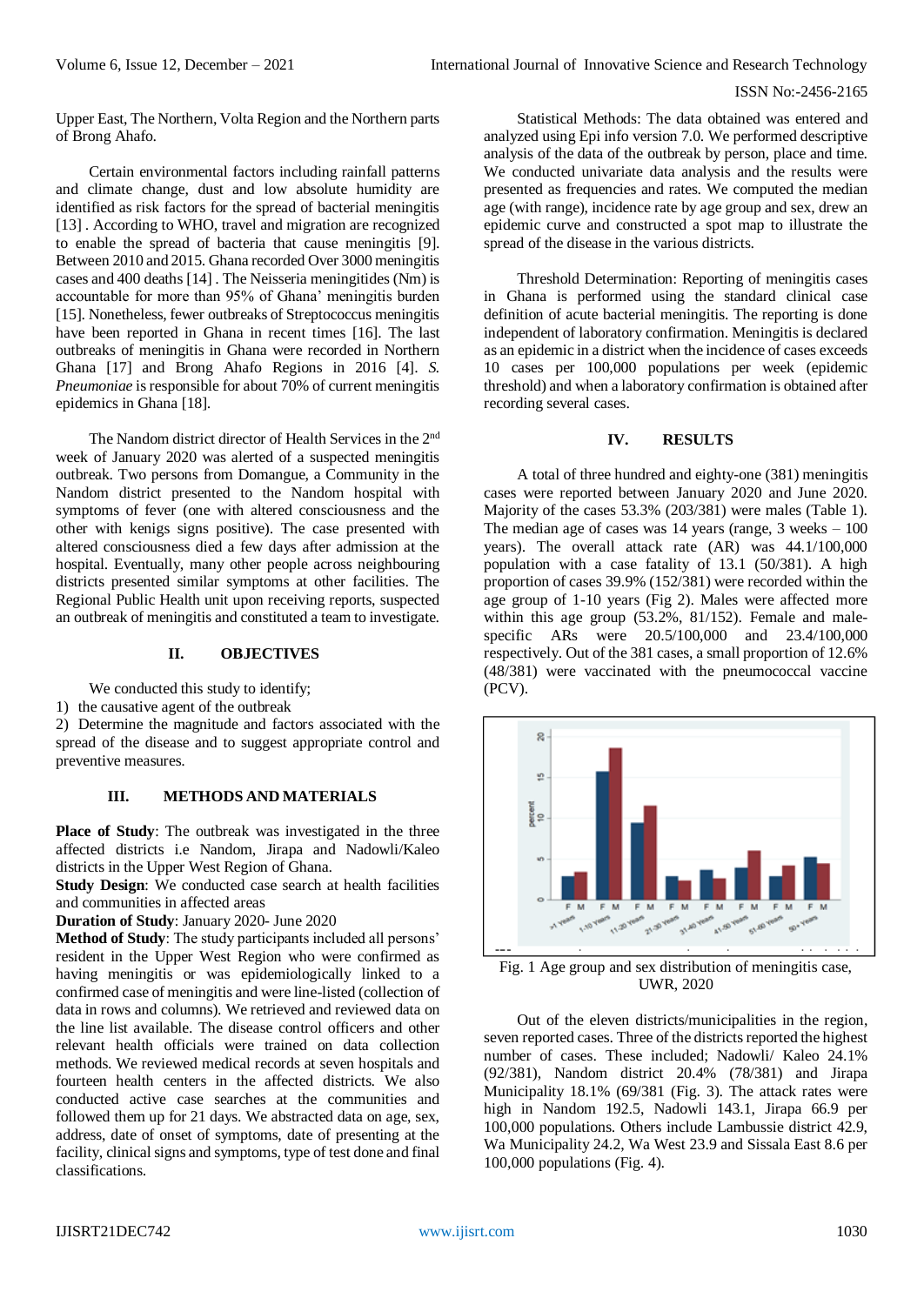Of the 381 cases, 65 were confirmed by Laboratory (PCR) test with *Streptococcus pneumonia* (19) and NmX (38) identified as the causative agents.



Fig. 2 Cases and CFR (lower right) of meningitis, UWR 2020, Field work, 2020





Fig 3. Alert and epidemic thresholds of meningitis by weeks in district reporting outbreaks, UWR, 2020

#### *A. Incidence of Meningitis in UWR by Time of Onset*

The index case was a 58 years old man who reported to the Nandom Hospital on  $2<sup>nd</sup>$  January 2020 with signs/ symptoms of fever and altered consciousness. He later died. His son of 17 years also reported to the hospital with symptoms of fever.

The epidemic curve of the outbreak illustrates a propagated source. Four cases were recorded in the Nandom district during the 1<sup>st</sup> epidemiological week followed by six cases in epidemiological week two. The cases rose sharply to peak at epidemiological week 11 with 40 cases. The cases subsequently declined with the last case recorded during epidemiological week 38 (Fig 4).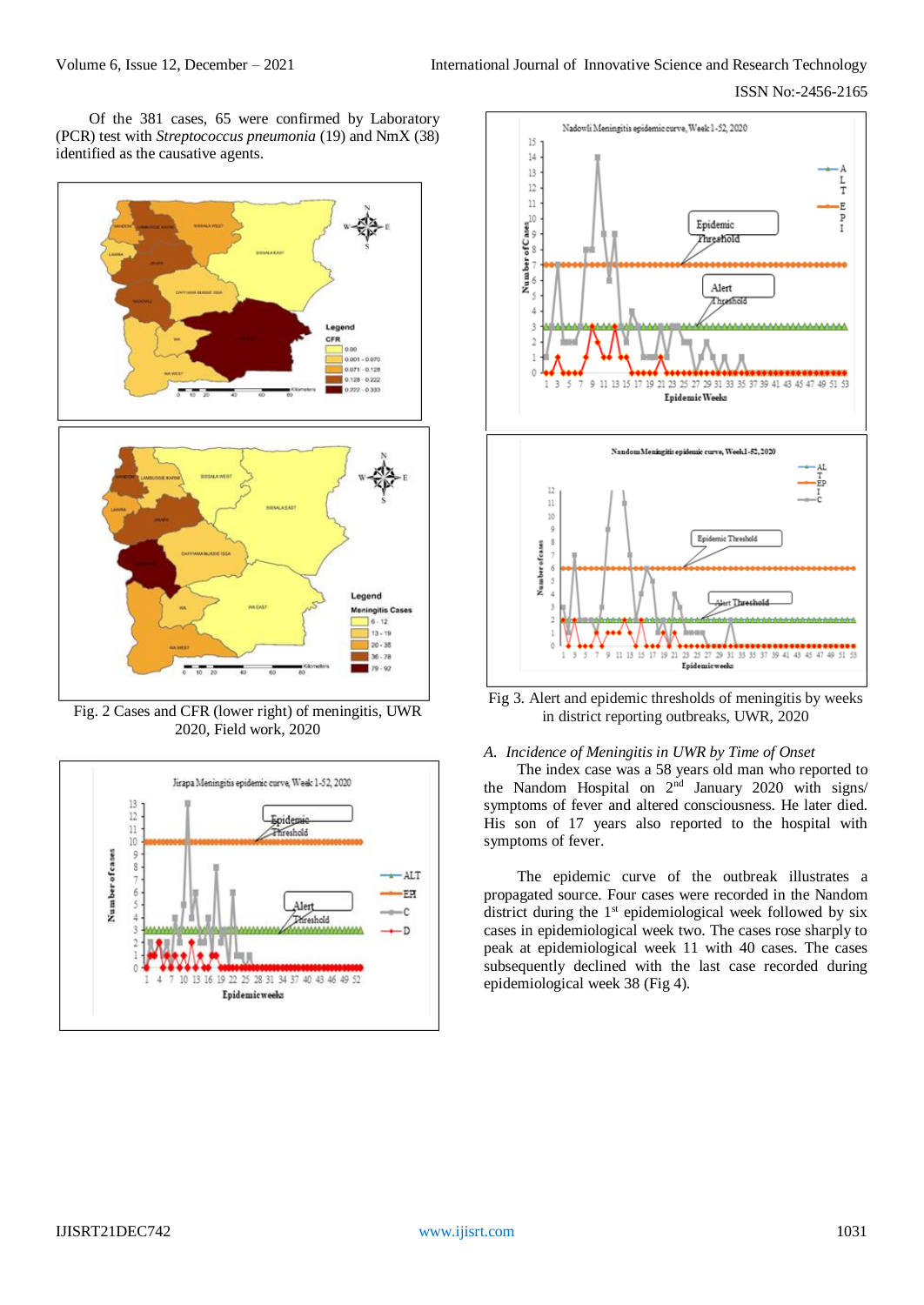

Fig. 4 incidence of meningitis by time of onset, Upper West Region, 2020

Volume 6, Issue 12, December – 2021 International Journal of Innovative Science and Research Technology

ISSN No:-2456-2165

The majority of cases (80.6%, 307/381) were recorded between January and May (Dry season).We identified neck pain [aOR = 0.95, 95% (CI 0.6-1.4)], fever [aOR = 0.69, 95% (CI 0.4-1.1)] and headache  $[aOR = 0.71, 95\%$  (CI 0.5-1.1)] as the most sign and symptoms associated with the disease transmission (Table 1).

## *B. Public health actions*

Regional and District Health Management Teams in collaboration with the political leaders (district assemblies) initiated a swift investigation into the outbreak. Lumbar puncture was conducted for about 95% (261/381) of all suspected cases. The disease control officers and field technicians administered chemoprophylaxis in the form of azithromycin to all primary and secondary contacts of confirmed cases of meningitis in the region.

Health promotion officers conducted health education on causes, signs and symptoms, and prevention of meningitis in schools, churches, mosques, market places and on radio emphasizing the need for early reporting upon onset of symptoms.

| Table 1. Factors associated with the spread of meningitis, UWR, 2020 |  |
|----------------------------------------------------------------------|--|
|----------------------------------------------------------------------|--|

| Factor               | <b>Cases</b>     | (%)               | cOR (95% CI)                | <b>P-Value</b> | aOR (95% CI)     | <b>P-Value</b> |
|----------------------|------------------|-------------------|-----------------------------|----------------|------------------|----------------|
|                      | $(n=381)$        |                   |                             |                |                  |                |
| <b>Sex</b>           |                  |                   |                             |                |                  |                |
| Male                 | 203              | 53.3              | 1.0                         |                | $1.0\,$          |                |
| Female               | 178              | 46.7              | $0.89(0.5-1.3)$             | 0.598          | $0.81(0.5-1.3)$  | 0.369          |
| Age Groups (Yrs)     |                  |                   |                             |                |                  |                |
| >2                   | 24               | 06.3              | 1.0                         |                | 1.0              |                |
| $2 - 4$              | $\overline{55}$  | 14.4              | $\overline{0.72}$ (0.3-2.0) | 0.536          | $0.58(0.2-1.7)$  | 0.336          |
| $\overline{5} - 14$  | 113              | 29.7              | $0.56(0.2-1.5)$             | $0.231**$      | $0.43(0.1-1.2)$  | $0.109**$      |
| $15 - 29$            | 59               | 15.5              | $0.48(0.2-1.4)$             | $0.167**$      | $0.39(0.1-1.2)$  | $0.094*$       |
| $\leq 30$            | 130              | 34.1              | $1.16(0.4-3.0)$             | 0.759          | $1.13(0.4-3.2)$  | 0.814          |
| Presence of Fever    |                  |                   |                             |                |                  |                |
| Yes                  | 281              | 73.8              | 1.0                         |                | 1.0              |                |
| N <sub>o</sub>       | 100              | 26.3              | $0.69(0.4-1.1)$             | $0.126**$      | $0.57(0.3-1.0)$  | $0.037*$       |
| Presence of Neckpain |                  |                   |                             |                |                  |                |
| Yes                  | $\overline{219}$ | $\overline{57.5}$ | 1.0                         |                | 1.0              |                |
| No                   | 162              | 42.5              | $0.95(0.6-1.4)$             | 0.800          | $0.87(0.5-1.4)$  | 0.576          |
| Presence of Headache |                  |                   |                             |                |                  |                |
| Yes                  | 137              | 36.0              | 1.0                         |                | 1.0              |                |
| N <sub>o</sub>       | 244              | 64.0              | $0.71(0.5-1.1)$             | $0.125**$      | $0.54(0.3-0.9)$  | $0.019*$       |
| Outcome              |                  |                   |                             |                |                  |                |
| Alive                | 331              | 86.9              | 1.0                         |                | 1.0              |                |
| Dead                 | 50               | 13.1              | $0.67(0.4-1.2)$             | $0.190**$      | $0.58(0.3-1.1)$  | $0.101**$      |
| District             |                  |                   |                             |                |                  |                |
| DBI                  | 18               | 04.7              | 1.0                         |                | 1.0              |                |
| Jirapa               | 69               | 18.1              | $2.44(0.8-7.2)$             | $0.104**$      | $2.93(1.0-9.0)$  | $0.060**$      |
| Lambussie            | 18               | 04.7              | $1.00(0.3-3.7)$             | 1.000          | $1.24(0.3-4.9)$  | 0.759          |
| Lawra                | 35               | 09.2              | $4.80(1.3-18.1)$            | $0.021*$       | $4.50(1.1-18.1)$ | $0.034*$       |
| Nadowli              | 92               | 24.2              | $1.09(0.4-3.0)$             | 0.872          | $1.12(0.4-3.1)$  | 0.848          |
| Nandom               | 78               | 20.5              | $0.93(0.3-2.6)$             | 0.896          | $0.77(0.3-2.2)$  | 0.630          |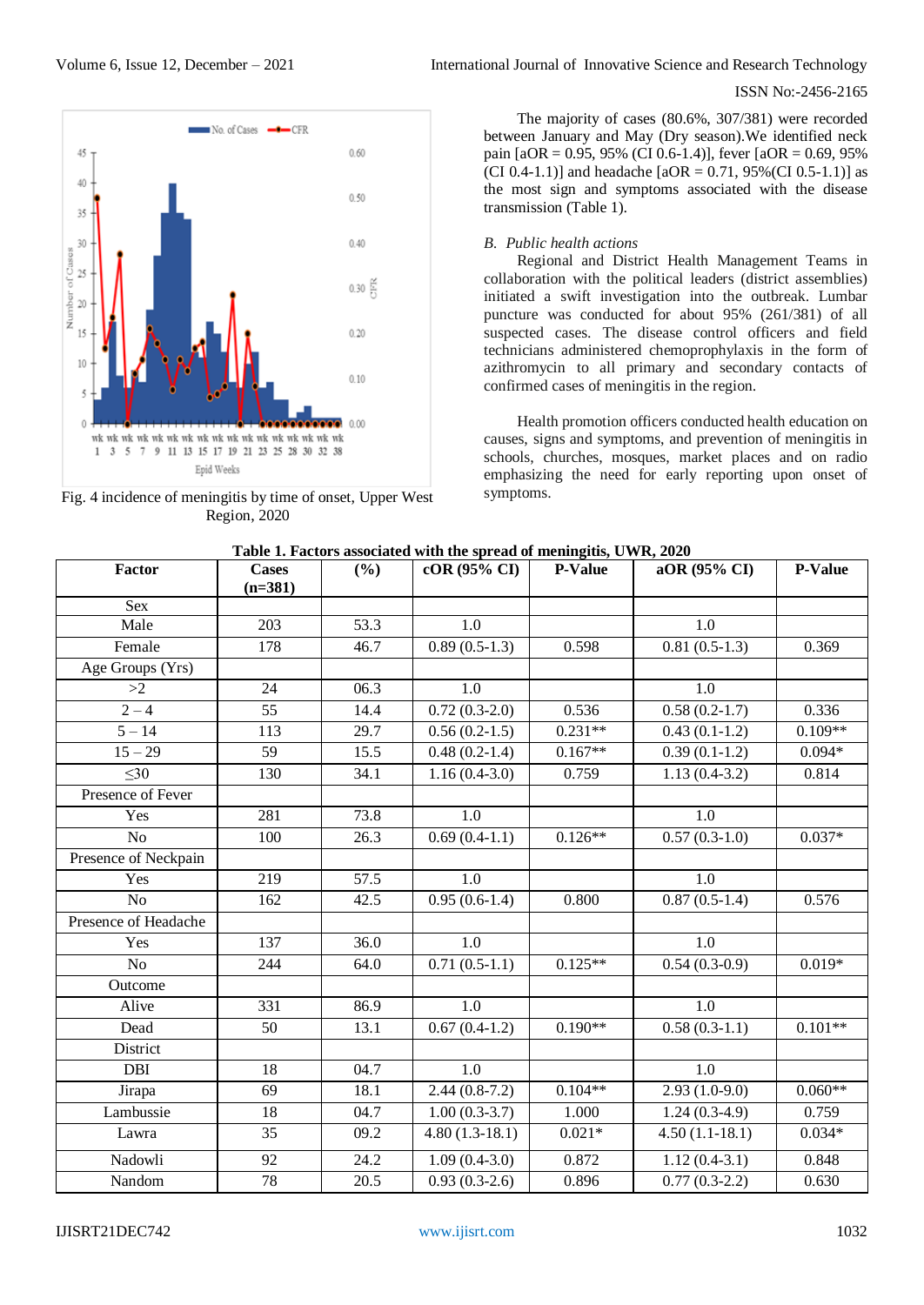| S. East      |    | 01.6 | $1.00(0.3-3.7)$ | 1.000 | $1.00(0.2-4.1)$  | 0.759 |
|--------------|----|------|-----------------|-------|------------------|-------|
| S. West      |    | 03.2 | $1.12(0.3-2.6)$ | 0.880 | $1.21(0.3-5.7)$  | 0.812 |
| Wa East      |    | 01.6 | 1.60 (0.2-11.1) | 0.634 | $2.13(0.3-15.8)$ | 0.460 |
| Wa Municipal | 19 | 05.0 | $1.73(0.5-6.6)$ | 0.422 | $1.74(0.4-7.0)$  | 0.436 |
| Wa West      | 28 | 07.4 | 1.44 (0.4-4.8)  | 0.554 | $1.52(0.4-5.3)$  | 0.510 |
|              |    |      |                 |       |                  |       |

ISSN No:-2456-2165

Note: \*=p<0.05, \*\*=p<0.25

#### **V. DISCUSSION**

In the Sub-Sahara African meningitis belt, an enhanced surveillance system was established in 2003 to rapidly collect, disseminate and use the weekly district reported data on the incidence of meningitis to detect and manage outbreaks [19]. About 95% of meningitis outbreaks in Ghana are due to N. *meningitides* [15].

The outbreak of meningitis in the Upper West Region of Ghana in 2020 was caused predominantly by two pathogens; NmX and *S. pneumonia*. Most of the cases that occurred in the very first week were due to *S. pneumonia*. Other outbreaks that occurred in Northern Ghana in 2016 [17] and Brong Ahafo Region [4] in 2016 were also caused by *S. pneumonia*. Ghana introduced the 13-valent pneumococcal conjugate vaccine (PCV13) in 2012. The PCV13 was integrated into the national infant immunization program as a 3-dose given at ages 6, 10, and 14 weeks†; children aged >8 years during this outbreak were not age-eligible to receive PCV13 when it was introduced. However, the High coverages with PCV13 after 2012 likely resulted in the low pneumococcal infection rates observed in younger age groups [20].

The NmX strain which is responsible for the highest number of cases of meningitis among the confirmed cases has not been reported in Ghana since 2000 where nine cases were reported in Northern Ghana between 1998 and 2000. The reemergence of the serogroup X meningococcus (Nmx) in Ghana suggests the need for the government to consider vaccines (which are not available in the country) for Nmx when making decisions about vaccinations. Epidemics due to the NmX were also detected previously in other African Countries including Niger, Uganda and Kenya in 2006 [21], Togo in 2007, Niger in 2009 and Burkina Faso in 2010 [22]. In Niger, the case fatality rate of Nmx was 12 % [23] compared to 2.6% in the Upper West Region of Ghana. The occurrence of Nmx is difficult to detect and many laboratories cannot find specific antisera for culture and by current rapid diagnostic test [21].

The results also indicated that males were more affected than females. It is suggested that men have an increased susceptibility to various pathogens due to differences in sex steroids particularly estrogen in females and androgens in males [24].

The meningitis epidemic started from Domangye, a small village in Nandom district of the Upper West Region and over time spread to the other districts in the Region. Seven out of the eleven districts recorded cases with two districts, Jirapa Municipality and Nandom districts recording outbreaks. The propagated trajectory of the outbreak signals that, the rapid spread of the outbreak in the region which traditionally lies within the meningitis belt of Africa may be due to certain critical factors.

Firstly, meningitis disease exhibits a seasonal pattern with outbreaks occurring during the dry season [25]. The current outbreak occurred between January and June and this period falls within the dry season and the beginning of the rainy season. The meningitis season is characterized by dusty and cold winds with low humidity. This increases the risk of developing upper respiratory tract infections and also increases carriers' rates of organisms and this leads into concurrent outbreaks in the various districts.

Secondly, the study may be constrained by the accurate application of case definitions to detect patience with meningitis which may result in over diagnosis or missing other cases. The current outbreak of meningitis in Ghana may be considered as the longest outbreak in recent times lasting for 38 epidemiologic weeks (week 1 to week 38) and this was as a result of delays in laboratory confirmation of cases, hence the inability of health personnel to identify the specific strain and confirm the outbreak earlier than expected. Additionally, the possibility of some false positives and negative test results were possible since the sensitivity and specificity of the various laboratory test may not have undergone quality control using more efficacious test coupled with the difficulty in testing for the Nmx strain.

Another challenge that is characteristic of the Ghana Health Service is poor records and documentary keeping and minimal data cleaning during this study could have affected the wrong classification of some of the deaths due to meningitis. Also, some cases could have been missed and or double counting as a result of the scarcity of information from the patients as provided by the clinicians. This notwithstanding, the data presented provides readers with an insight into the nature of the meningitis outbreak in the Upper West Region of Ghana in 2020.

The overall attack rate of 44.1/100,000 population could be compared to the rates in the traditional meningitis belt of Ghana which is between 10% and 120% [15] [26]. This confirms how vulnerable and susceptible the population is to meningitis. The overall case fatality rate of 13.1% recorded is however higher than that recorded in a previous outbreak in Brong Ahafo (CFR=9%) [4] .

The high susceptibility levels in addition to a weakened surveillance system in Nandom and Nadowli districts could have accounted for the high attack rates of 192.6/100,000 and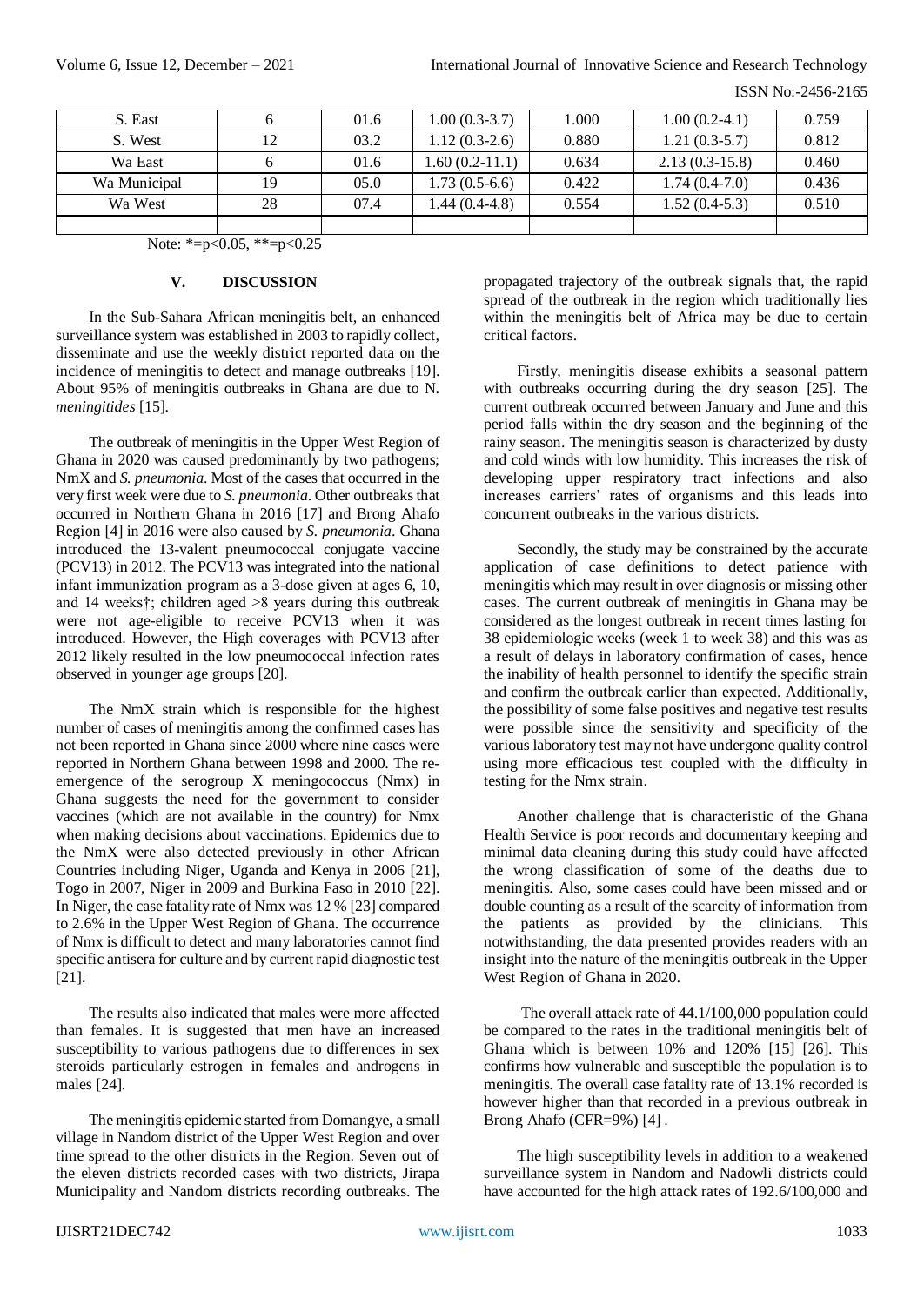143.1/100,000 recording the high % of cases of 20.5% and 24.2% respectively. It could also be due to the new strain that was confirmed in most of the cases which are not commonly associated with outbreaks in this meningitis belt, coupled with the delays in the confirmation of cases by the laboratories.

The illustration from the epi curve as indicated earlier shows that this outbreak which lasted for 38 weeks is perhaps the longest meningitis outbreak in recent times. This may pose challenges for the surveillance system since it is suggestive that measures were not taken to prevent the spread of cases to the other districts when the first case was recorded.

It is also important to note that the Nandom district is closer to the Hamile (a border town) hence commuting between Hamile and Nandom, and traders from other districts traveling through Nandom to Hamile could have contributed to the spread of the disease.

In terms of the clinical management of cases, adherence to treatment protocols is of significance. However, this was not given the much-needed importance hence our inability to assess the quality of case management at the facility level to conclude on the case fatality rates observed. It may however suggest that the low case fatality rate observed in most of the districts may be attributed to improvement in case management.

The signs of fever and headache and other signs related to upper respiratory tract infection could be as a result of the dusty and cold winds experienced during this period.

The lumbar puncture rate of 99% points to an improvement in the skills of clinicians, specimen collection and transportation and the need to confirm cases rapidly to confirm the outbreak to institute preventive and control measures to prevent further spread. It is however not known whether standard operating procedures for CSF collection were followed hence we could not assess the quality of lumbar puncture.

The danger posed by NmX must be taken seriously because there is no vaccine against this serogroup that protects individuals. Wisdom from experience will insist that meningococcal vaccines targeting this serogroup, which can no longer be considered to be a marginal vaccine, need to be produced. Similarly, only meningococcal cultures can use present serogroup X-specific antisera; as such, their use is confined to a few laboratories in the African meningitis belt. In other countries within the African meningitis belt, the introduction of PCR targeting NmX should be encouraged for use with non-cultivable CSF specimens. There is no rapid diagnostic test to identify NmX; it would be highly desirable for this form of test to improve the collection of rapid diagnostic tools available in basic laboratories in this field.

## **VI. CONCLUSION**

The study established a rare outbreak of meningitis due to *S. pneumoniae* and Nmx. All sex and age groups were affected. The outbreak peaked at week 11 and lasted for 38 weeks. Headache and fever where identified as signs and symptoms associated with meningitis.

## **ACKNOWLEDGMENT**

We acknowledge the contribution from the workers from the Regional Health directorate, The Regional Head for Food and Drugs Authority, Mr. Albert Ankomah for their immense support during this study

#### **REFERENCES**

- [1] M. M. Rehani, "Inflamatory disease of the meninges," no. June, pp. 557–561, 2012, doi: 10.1007/174.
- [2] C. Wan, "Viral Meningitis Clinical Presentation," *Medscape*, 2018. https://emedicine.medscape.com/article/1168529 clinical.
- [3] H. Petersen, M. Patel, E. F. Ingason, E. J. Einarsson, A. Haraldsson, and P. A. Fransson, "Long-term effects from bacterial meningitis in childhood and adolescence on postural control," *PLoS One*, vol. 9, no. 11, 2014, doi: 10.1371/journal.pone.0112016.
- [4] T. Letsa *et al.*, "Pneumococcal meningitis outbreak and associated factors in six districts of Brong Ahafo region, Ghana, 2016," *BMC Public Health*, vol. 18, no. 1, pp. 1– 10, 2018, doi: 10.1186/s12889-018-5529-z.
- [5] B. A. Kwambana-Adams *et al.*, "An outbreak of pneumococcal meningitis among older children  $(\geq 5)$ years) and adults after the implementation of an infant vaccination programme with the 13-valent pneumococcal conjugate vaccine in Ghana," *BMC Infect. Dis.*, vol. 16, no. 1, pp. 1–11, 2016, doi: 10.1186/s12879- 016-1914-3.
- [6] J. N. Weiser, D. M. Ferreira, and J. C. Paton, *Streptococcus pneumoniea; transmission, colonization and invasion*, vol. 16, no. 6. 2018.
- [7] K. L. O'Brien *et al.*, "Burden of disease caused by Streptococcus pneumoniae in children younger than 5 years: global estimates," *Lancet*, vol. 374, no. 9693, pp. 893–902, 2009, doi: 10.1016/S0140-6736(09)61204-6.
- [8] M. C. Brouwer, A. R. Tunkel, and D. Van De Beek, "Epidemiology, diagnosis, and antimicrobial treatment of acute bacterial meningitis," *Clin. Microbiol. Rev.*, vol. 23, no. 3, pp. 467–492, 2010, doi: 10.1128/CMR.00070- 09.
- [9] WHO, "Control of epidemic meningococcal disease. WHO practical guidelines. 2nd edition," *J. Heal. Technol. Assess.*, vol. 3, no. 2, pp. 69–74, 2015, doi: 10.34161/johta.2015.3.2.001.
- [10] J. R. Zunt *et al.*, "Global, regional, and national burden of meningitis, 1990–2016: a systematic analysis for the Global Burden of Disease Study 2016," *Lancet Neurol.*, vol. 17, no. 12, pp. 1061–1082, 2018, doi: 10.1016/S1474-4422(18)30387-9.